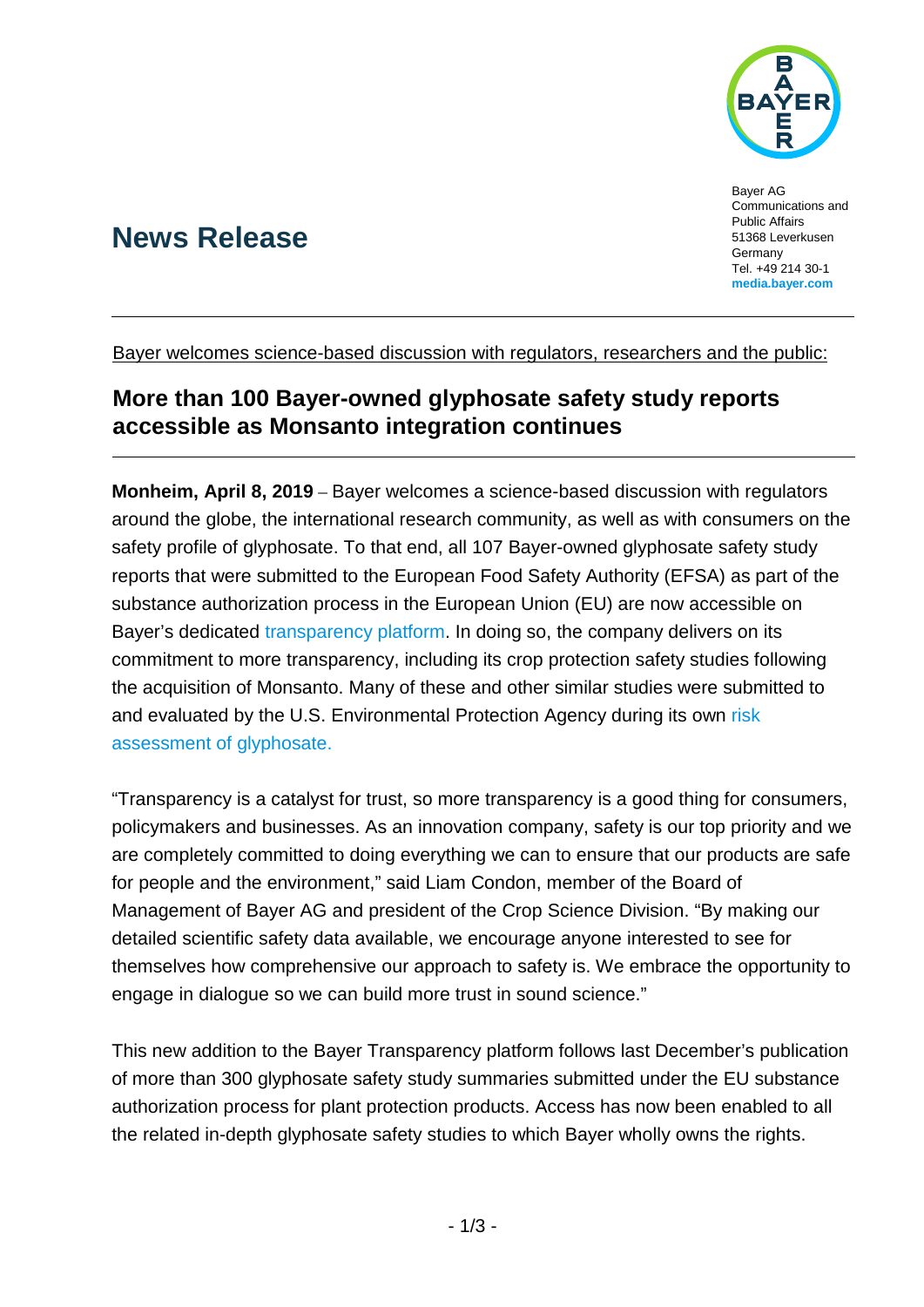Due to legal restrictions, Bayer cannot release the glyphosate studies conducted and owned by third parties. For more information, please visit our [FAQ page.](https://www.cropscience-transparency.bayer.com/en/FAQ)

Bayer stands behind the safety of glyphosate and will continue to vigorously defend its glyphosate-based products. The company is working diligently to ensure the conversation around glyphosate is accurate and will continue to share information on the strong body of science that confirms glyphosate and glyphosate-based products are safe when used as directed and that glyphosate does not cause cancer. Read more about glyphosate and its importance for modern farming on [https://www.bayer.com/en/about-glyphosate-based](https://www.bayer.com/en/about-glyphosate-based-herbicides-and-their-role-in-agriculture.aspx)[herbicides-and-their-role-in-agriculture.aspx.](https://www.bayer.com/en/about-glyphosate-based-herbicides-and-their-role-in-agriculture.aspx)

## **About the Bayer Transparency Initiative**

In 2017, Bayer made a voluntary commitment to transparency by setting a new standard with its Bayer Transparency Platform. The company has made its safety data, which was previously only shared with regulators, available to the general public in order to connect with the scientific community, build trust and foster an open, science-based dialogue about plant protection products. To date, Bayer has published information on 28 active ingredients on its transparency website, with more to come.

### **About Bayer**

Bayer is a global enterprise with core competencies in the life science fields of health care and nutrition. Its products and services are designed to benefit people by supporting efforts to overcome the major challenges presented by a growing and aging global population. At the same time, the Group aims to increase its earning power and create value through innovation and growth. Bayer is committed to the principles of sustainable development, and the Bayer brand stands for trust, reliability and quality throughout the world. In fiscal 2018, the Group employed around 117,000 people and had sales of 39.6 billion euros. Capital expenditures amounted to 2.6 billion euros, R&D expenses to 5.2 billion euros. For more information, go to [www.bayer.com.](http://www.bayer.com/)

### Contact:

**Utz Klages, Tel. +49 2173 38-3270** E-Mail: [utz.klages@bayer.com](mailto:utz.klages@bayer.com)

Find more information at [www.bayer.com.](http://www.bayer.com/)